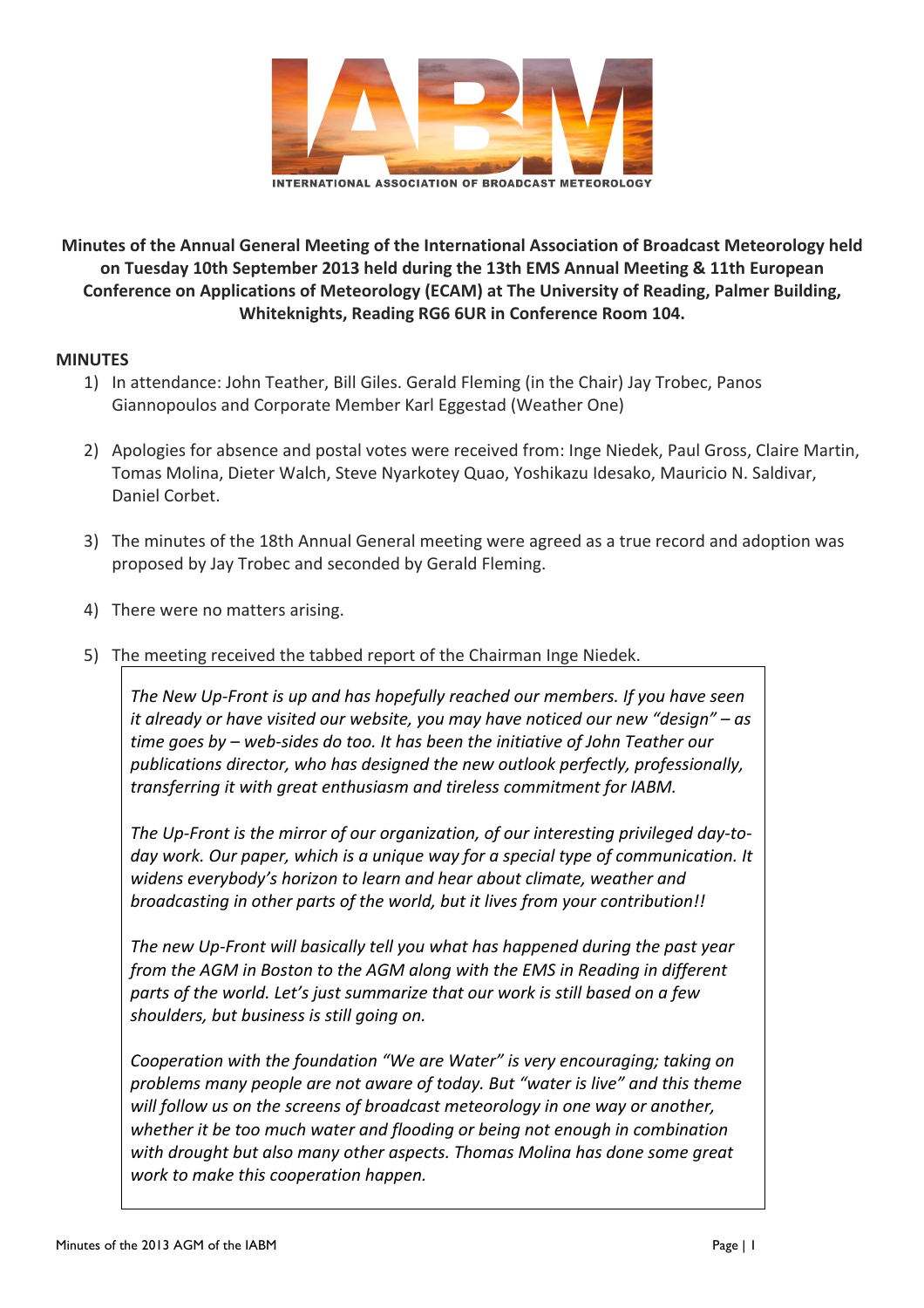The IABM is also trying to touch issues we will have to deal with in the future along with our day-to-day weather.

We are in ongoing talks with WMO about the World Conference in 2015 in Geneva and still trying to find some financial support in order to gather really a world *community of Broadcast Meteorologists at this conference.* 

*Climate Change is one of the most important issues mankind is being confronted* with, although other "burning issues" the Syria war, worldwide economic problems, regulation of the banking and money markets are sometimes covering *the climate problem. But it is and still will be there, in the future - possibly becoming even more visible.*

*Only* a few weeks from now the new IPCC fifth Assessment Report will be published and the findings of "The Physical Science" have to be communicated to the public. At lot of our members will take on the role of communicating the condensed issues to the viewership, as liked and trusted as experts.

The IABM has the honor of being a member of a workshop initiative consisting of the World Meteorological Organization, The IPCC Secretariat, the IPCC Working *Group 1 Technical Support Unit, the UN Foundation, the Danish Ministry of Climate* and Energy with the strategy to inform broadcast meteorologists in more detail *about the findings of the "Physical Science", and empower them to communicate* the findings more effectively to the viewership. We urgently need these initiatives *to* enhance the public understanding of climate change. The workshop will take *part* on the 23<sup>rd</sup> and 24<sup>th</sup> of October. (More details will be published on our website *in short term)*

This event is an excellent example that it is worth of being a member of the IABM, as a world uniting organization, giving us as a relatively small community the possibility to exchange views, news and strengthen our profession as serious *broadcasters* who have a strong and trustworthy position in the viewership.

A major step has been collecting and selling advertisement for "Up-Front" to *companies* working in the meteorological media environment. There is also the *option of joining IABM, as other companies have done already. Anyway with this* step, we want to open a platform to communicate information about *meteorological systems to be used for meteorological broadcasting to all our members, who are busy in broadcast meteorology. To "put this idea in motion"* we need our members who know their market best, that they get busy to collect *advertisement.* 

We will continue to work for this position, but we need and want your support with *all initiatives, propositions and questions.* 

We also would like to thank the members of our committee for their valuable, *reliable, unselfish and constructive work over the years and hope for their continuous support. Without this cooperation IABM would not exist.* 

We still have the problem of meeting regularly to discuss new strategies, problems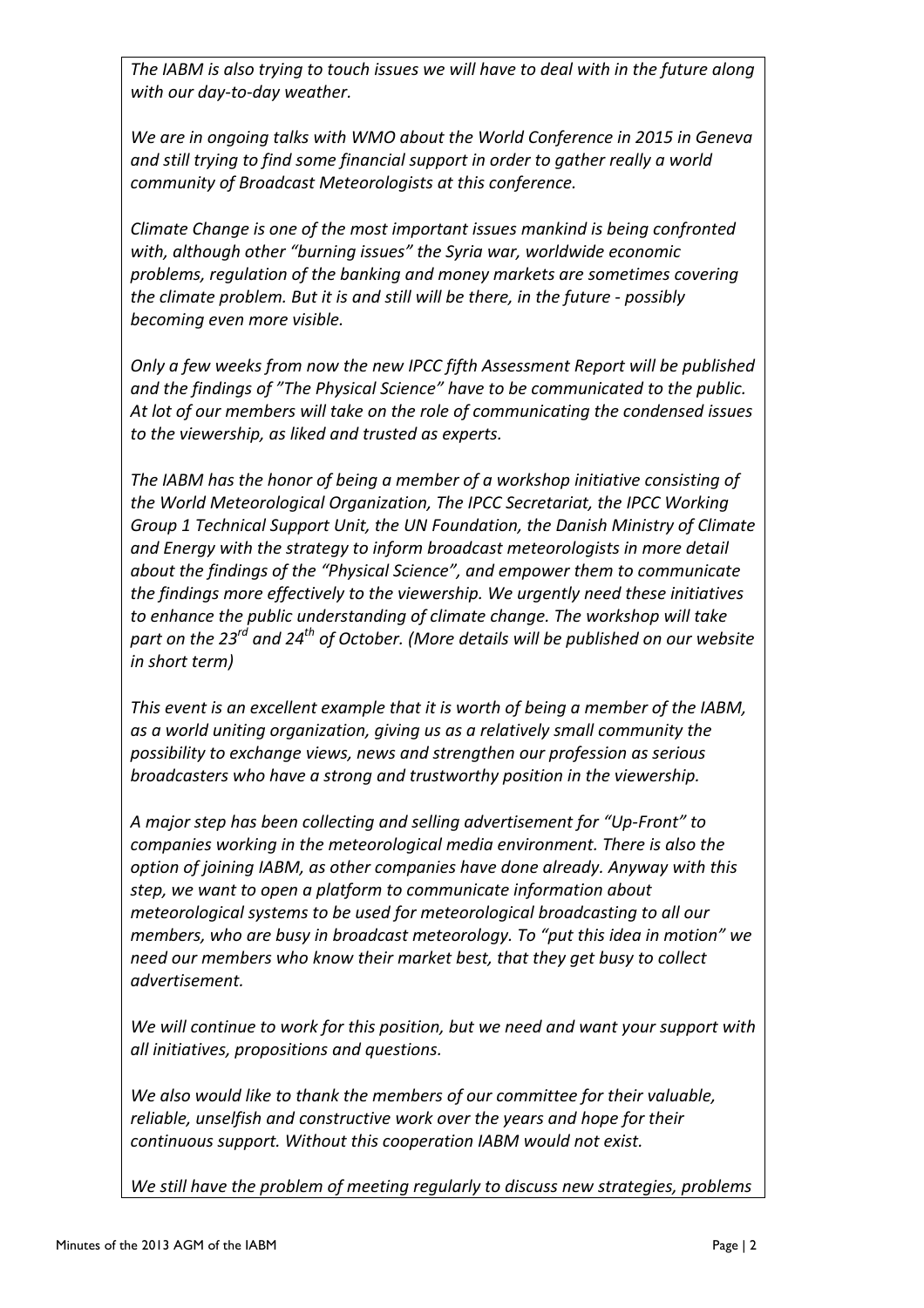and draft our way to the future. Skype has helped us to keep up with a relatively regular communication, but in my opinion we still need at least one face-to-face *meeting during the year. The conference calendars are becoming difficult to follow.* September is a month when someone who has time and money could travel *from* one conference to the other. But most of our colleges have to be busy working in television and don't have the chance to take part in several conferences. Therefore our communication is even more important.

*Wishing us another fruitful year of working together towards the World* Conference in 2015 in Geneva.

Adoption of the report was proposed by Panos Giannopoulos and seconded by Bill Giles

6. The meeting received a report from the Honorary Secretary Bill Giles OBE.

The usual problems for the Board in being able to meet face-to-face were the same *in* this period, although there was use of Skype video conferencing that did enable to *Board to discuss many issues.* 

The Board did resolve to increase the opportunities to publish UP FRONT more often with funding through sponsorship and advertising. The aim is to produce 4 editions each year. Publications Secretary, John Teather, has already published the summer *edition in a new exciting format, and the Autumn edition is in preparation. He also* re-launched the website to better fit the style and content of UP FRONT.

*The Board continued with its preparations for a 2<sup>nd</sup> World Conference on Broadcast Meteorology to be held in Geneva. They realized the difficulties of arranging this* sort of event and have found it very challenging so far.

The Association continues to face difficulties over funding which makes it very *difficult for the Board to travel to meet. Despite the best efforts of everyone, this still remains the case. With more editions of UP FRONT each year, it is hoped that our message is more widely spread and make it easier to attract funding. The notable* factor is that the resolve of the Board is not diminished and everyone involved is determined to succeed.

Adoption of the report was proposed by John Teather and seconded by Jay Trobec